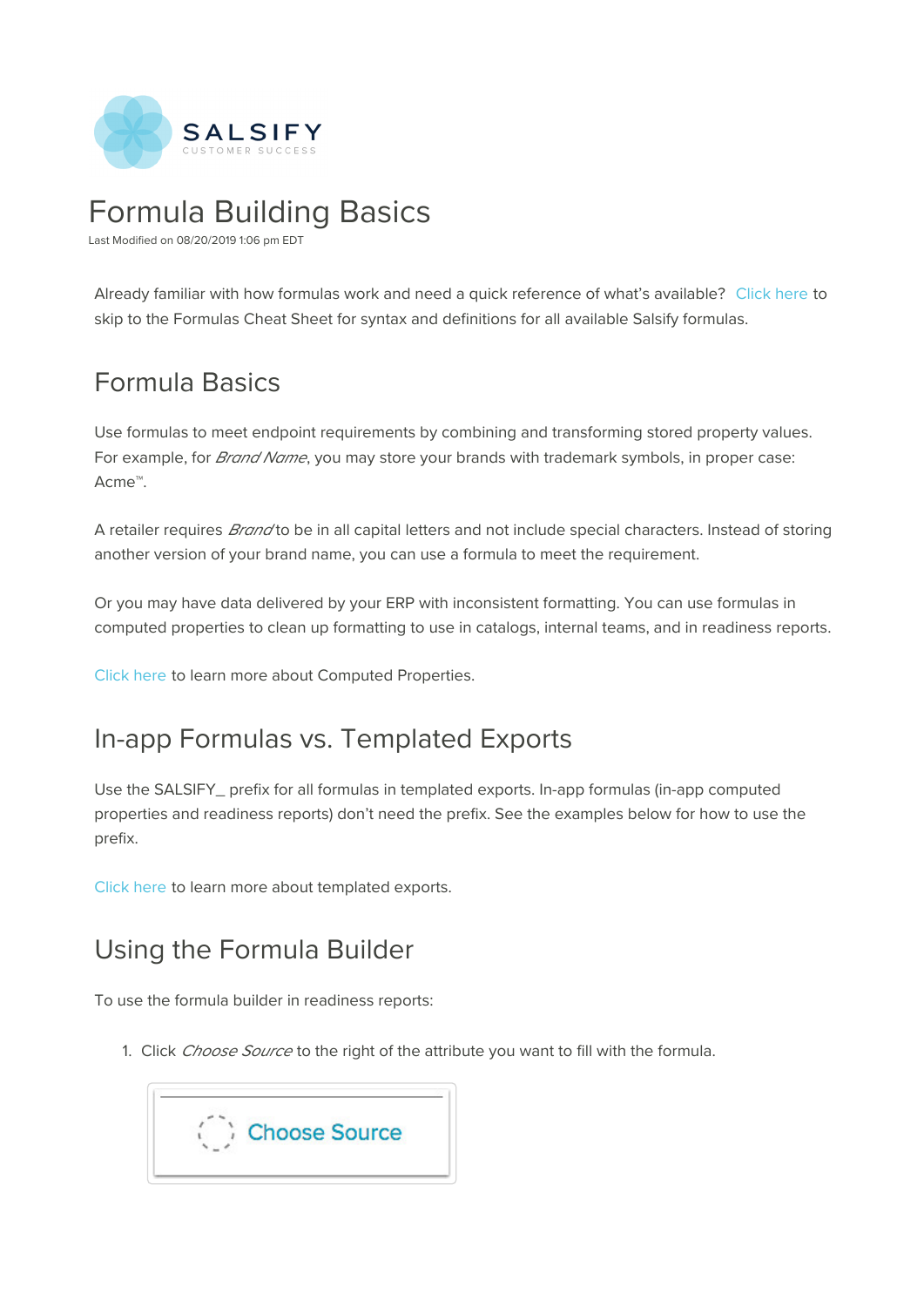2. Select Formula from the Source dropdown menu.

| Source      | No Source              |  |
|-------------|------------------------|--|
|             |                        |  |
|             | <b>None</b><br>7292579 |  |
|             | <b>Empty Value</b>     |  |
| ation Theme | Formula                |  |
|             | <b>New Property</b>    |  |

3. Add the formula and any comments you want to include, and choose  $Save$ . If save is not available, troubleshoot your formula.

### Formula Builder Overview

| Source                                      | Formula             |                                                                                                                                                        | $\mathbf{v}$                                                                                                                                                                    |
|---------------------------------------------|---------------------|--------------------------------------------------------------------------------------------------------------------------------------------------------|---------------------------------------------------------------------------------------------------------------------------------------------------------------------------------|
| Formula                                     | 1<br>$\overline{2}$ | #where there is a value for bullet points, transform to include . at beginning<br>EACH(VALUES("Bullet Points"), feature => CONCATENATE("• ", feature)) |                                                                                                                                                                                 |
| Showing 1 - 5 of 38 Mapped Product Previews |                     |                                                                                                                                                        | Cancel                                                                                                                                                                          |
| <b>Product ID</b>                           |                     | <b>Product Name</b>                                                                                                                                    | Previewing Formula Result                                                                                                                                                       |
| 973778                                      |                     | Jetsetter Carry On Roller - Fuschia                                                                                                                    | · Constructed of 100% polycarbonate material.<br>· Four spinner wheels provide a silent and smooth roll.<br>- Fully-lined interior with two compartments for organized packing. |

- 1. Use # anywhere you want to include notes or not process a line or part of a line the formula. Salsify will not try to process anything after the #.
	- Use at the beginning of a line to include a full-line comment.
	- Use to save (but not process) a formula line while testing and troubleshooting.
	- $\circ$  Add a  $\#$  and comment after a formula line to explain what that line does.
- 2. Type or paste in your formula, either on a single line or multiple lines. The builder will try to validate the formula when it's complete.
- 3. A list of the first five products in your channel's product set.
- 4. Previews the result of the formula. Review to ensure the formula created the results you expect.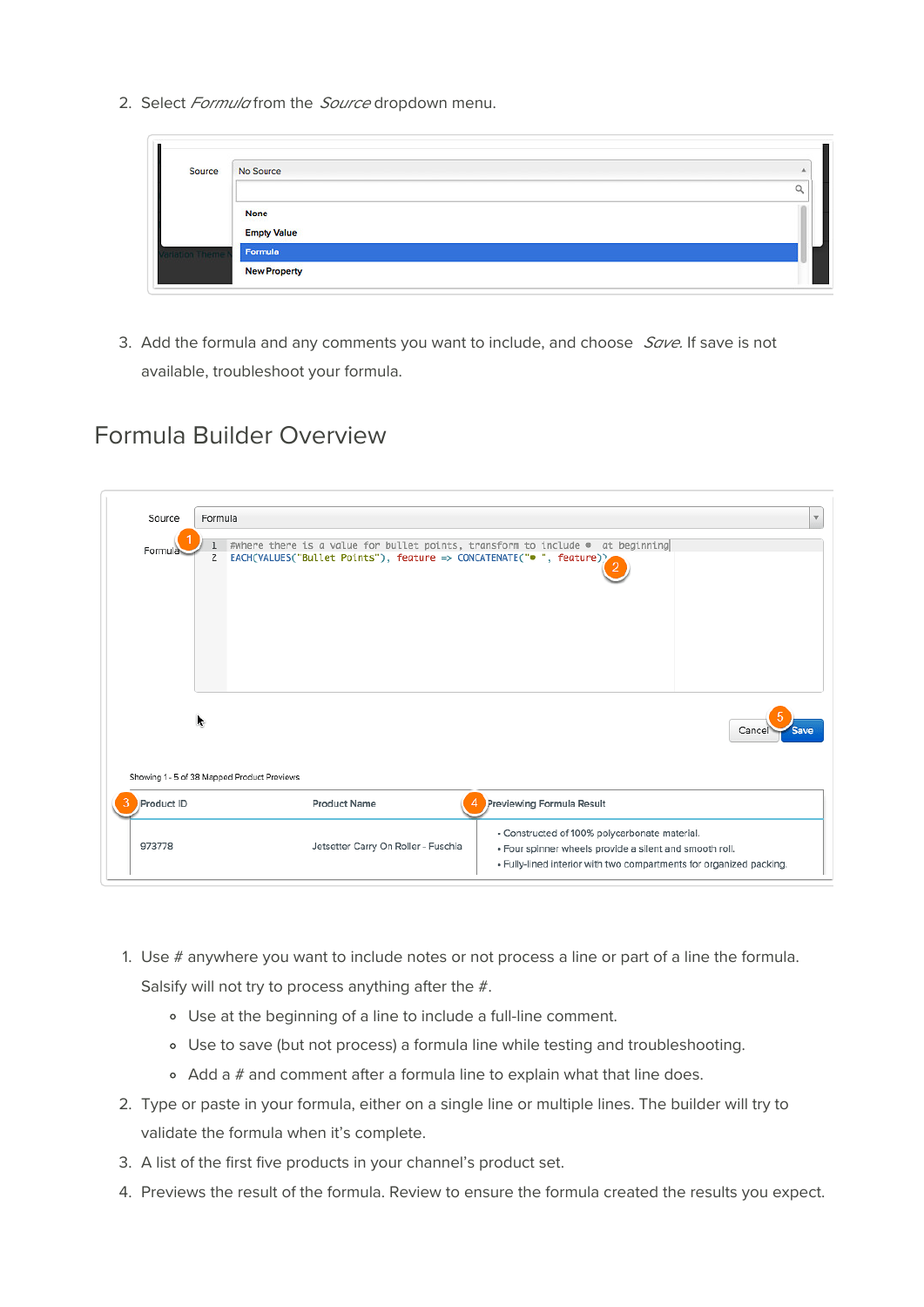Adjust the formula until you do get expected results. As you adjust the formula, it will validate automatically.

- 5. Use Next to page through and check other products' formula results.
- 6. When you get the result you expect, click Save. Cance/ will clear any changes you've made since the last time you saved the formula.

If you have errors in your formula, you'll see a red x next to its line number. Hover over the x to see the error message. In this example, the closing parenthesis is missing for CONCAT.

| 2 1 CONCAT(VALUE("Brand Name") |                                                                                            |  |
|--------------------------------|--------------------------------------------------------------------------------------------|--|
| but end of input found.        | Syntax error. Did you forget a quote or a parenthesis? Expected "#", ")", "," or [ \t\r\n] |  |
|                                |                                                                                            |  |
|                                |                                                                                            |  |
|                                |                                                                                            |  |
|                                |                                                                                            |  |

Visit the Formula Cheat Sheet f or a full list of formulas, syntax, best practices and troubleshooting tips.

# Formula Types

There are many formula types and formulas to use in combination to get the result you need. See the types of formulas in the list below, along with a few examples of how they work. Click the title to skip to the formula type you're interested in.

- Pulling Out Values
- Conditionals
- Combining & Transforming Values
- Working with Numbers
- Category Hierarchy Values
- Digital Asset URLs & Metadata
- Arrays & Advanced Formulas

Visit the Formula Cheat Sheet for the full list of formulas with their definitions and syntax.

If you're ever stuck and can't figure out a way to do what you need, click to contact us or talk to your Customer Champion. We're here to help!

#### **Inserting a Set Value**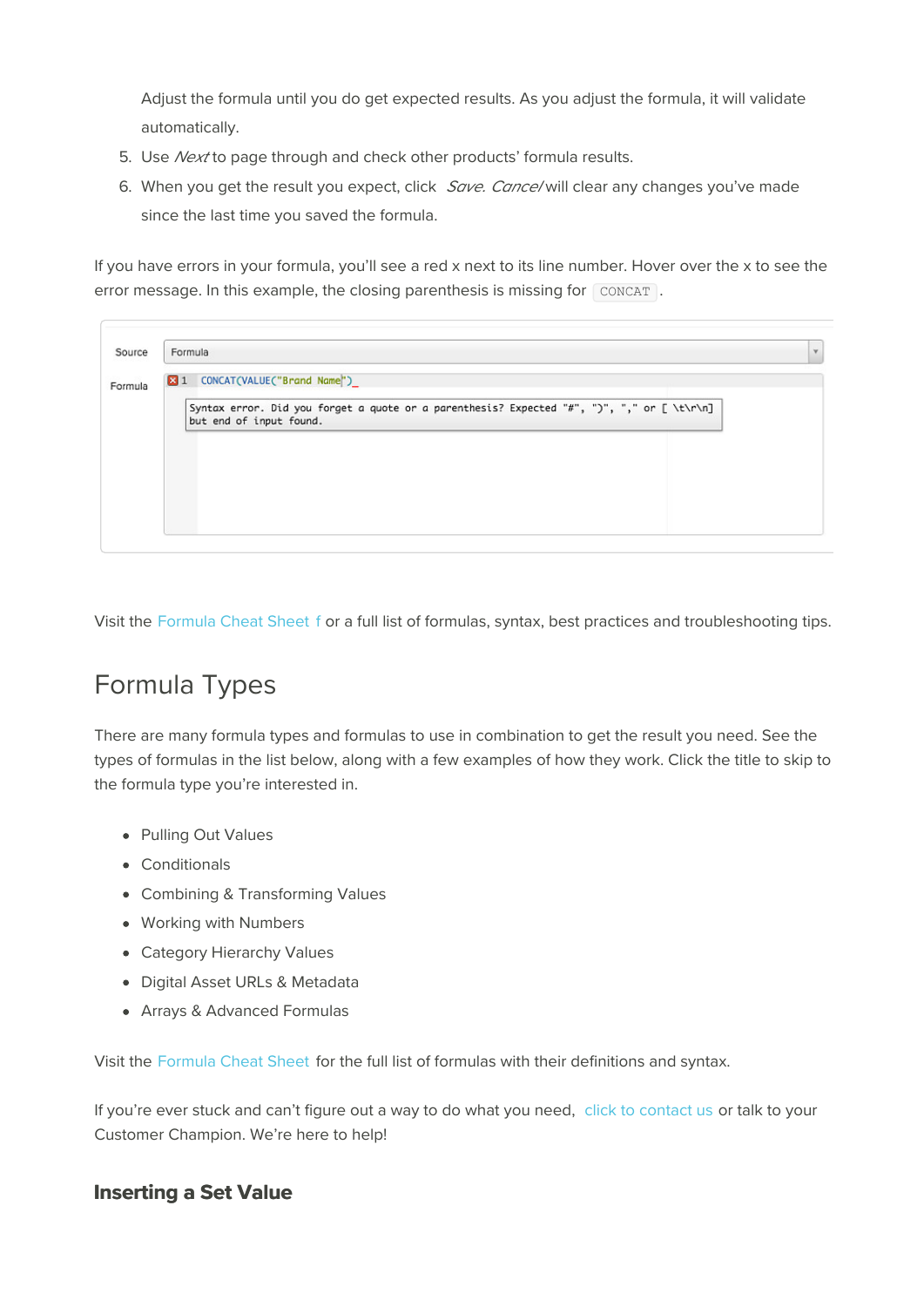The simplest version of a formula is setting a hard value for all products or product subset.

It's used for cases where you need to pass the same value for each product. In-app, insert that value with quotes wrapped around it. In a templated export, use just the phrase you want to insert (without quotes).

For example, if you need to fill in "1 year limited warranty" for each product, it would look like this: **In-app:**

| Formula                     |  |  |  |  |
|-----------------------------|--|--|--|--|
| 1 "1 year limited warranty" |  |  |  |  |
|                             |  |  |  |  |
|                             |  |  |  |  |
|                             |  |  |  |  |
|                             |  |  |  |  |
|                             |  |  |  |  |

#### **Templated Export:**

1 year limited warranty

It's useful where you need to fill in a Y or N answer for a retailer as well. Combine with conditionals to limit the answer only to a subset of products.

For example, the retailer requires an answer to the question "Batteries Included?" for one category of products, R/C Cars. You can write a formula to only apply the answer for that category:

```
In-app formula:
```

```
IF(VALUE("Category"),"R/C Cars","Y")
```
**Templated export formula:**

SALSIFY IF(SALSIFY\_VALUE("Category"), "R/C Cars", "Y")

The formula finds only the products with the value  $R/C$  Cars for Category, and applies  $\boxed{Y}$  for the requirement. All other products do not receive a value.

In a case where the answer is yes for one category, and no for all the others, we can use a variation of this formula:

**In-app formula**: IF(VALUE("Category"), "R/C Cars", "Y","N")

**Templated export formula**: SALSIFY IF(VALUE("Category"), "R/C Cars", "Y", "N")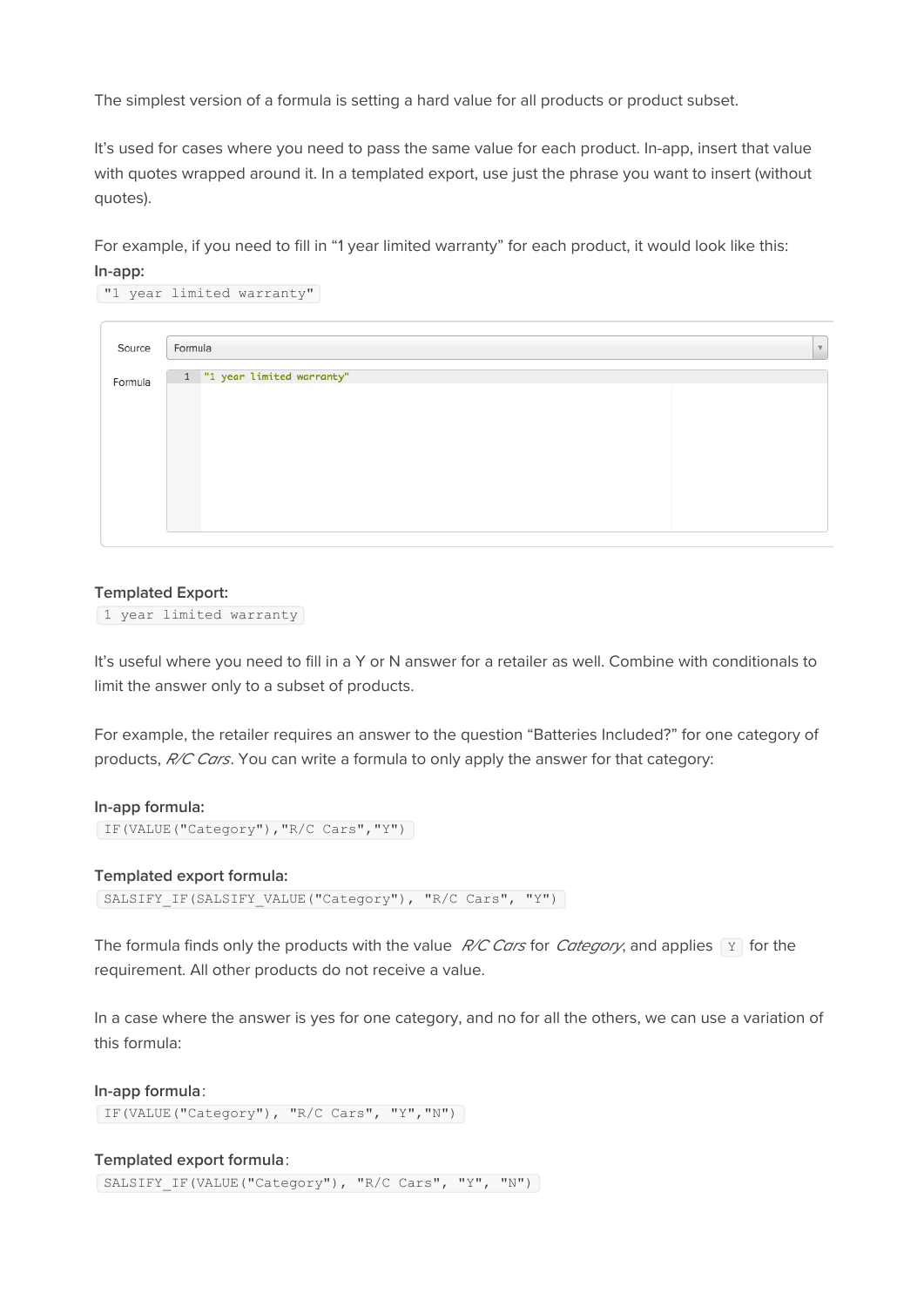In this version, the formula checks for the category value; if it's  $R/C$  Cars,  $\boxed{Y}$  gets filled in. For all other products it fills in  $\boxed{\text{N}}$ .

#### **Pulling Out Values**

The building block for most formulas is the VALUE formula. This tells Salsify to look for and return the value that's being stored in a particular property. You can use any property to pull information from.

In readiness reports, the  $\sqrt{\text{VALUE}}$  formula looks like this:

```
VALUE("Bullet Points")
```
VALUE is the formula function, what's inside the parenthesis is what that is acting on, and what's inside the quotation marks is the variable or value for the formula to generate a result from.

In this case, the formula says to Salsify, go find the value stored in the propertyID Bullet Points and return the value there. So, where your property is **Bullet Points** and you have Soft and Delicate stored in the first value, and Warm and Cozy in the second value, the formula will return Soft and Delicate.

This formula can also accept a position number, so where you have multiple values stored, the position tells Salsify which value to pull. For example, if you wanted the second value in *Bullet Points*, you'd use this formula:

VALUE("Bullet Points",2)

This formula would go to *Bullet Points*, look for the 2nd value stored and return it: Warm and Cozy

In cases where you want to return all the values stored in a property, use  $\sqrt{J}$  JOIN VALUES . To get the values stored from our example above, we'd use:

```
JOIN VALUES("Bullet Points",",")
```
or the formula can be written in a way that's easier to read as well:

```
JOIN_VALUES(
          "Bullet Points",
          ", "
)
```
Written in this style, it's easier to see where each parentheses pair and quote mark pair starts and ends.

For this example, JOIN VALUES pulls all the values it finds in *Bullet Points*, and the second part of the formula inserts a delimiter between the values. In this case we want to insert a comma and space, so we wrap it in quotes to tell the formula to use it between the values. The formula's output is: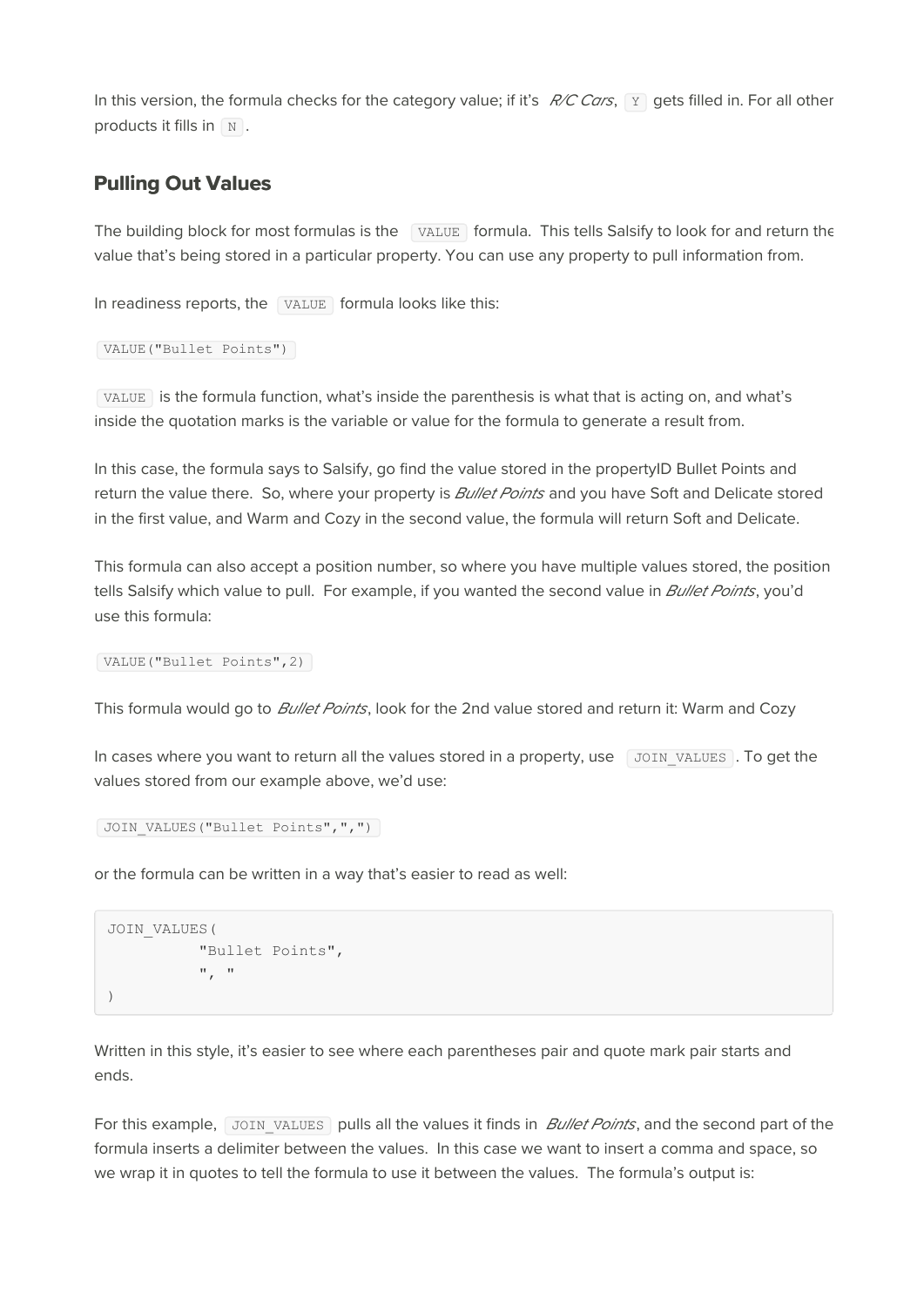Soft and Delicate, Warm and Fuzzy

#### **Using Variables**

Variables provide a way of labeling data with a descriptive name, so formulas can be easier to understand. Using variables can also simplify otherwise very complex formulas.

### **Working with Numbers**

These Salsify formulas do math with numeric values. They are often used to make conversions between standard and metric measurements, and in combination with conditionals to return values that meet certain criteria. Function examples include ADD , SUBTRACT , ROUND , LENGTH .

#### **Combining and Transforming Values**

These Salsify formula functions let you combine multiple values together and transform values. Examples include CONCATENATE , COALESCE , LOWER , UPPER and PROPER .

#### **Conditionals**

Conditionals, in their simplest form, test values or formulas. They are very similar to Excel formulas. IF, AND, OR, EQUAL and NOT are all examples of conditional formulas. They are often used in combination with other formulas to test and return a value based on a condition. For example:

IF(VALUE("Brand"),CONCATENATE(VALUE("Brand"),"™"))

In this example, we're checking to see if there is a value in Brand and if there is, we're adding a trademark symbol behind it. Without IF, the formula would have inserted a ™ symbol even where no brand name was filled in.

Note that for IF, the formula assumes that it will insert nothing if the "false" condition is not defined. In our formula we could have added an instruction for what to do if the condition is false, or Brand is empty. That would look like this:

IF(VALUE("Brand"),CONCATENATE(VALUE("Brand"),"™"),"Acme™")

#### **Category Hierarchy Values**

These formulas work with hierarchies, pulling out and transforming levels of the hierarchy.

#### **Digital Asset URLs & Metadata**

Use these formulas to insert and/or apply transformations in the Salsify URL and/or associated metadata for your digital assets attached to products. See Transforming Image Files for information on